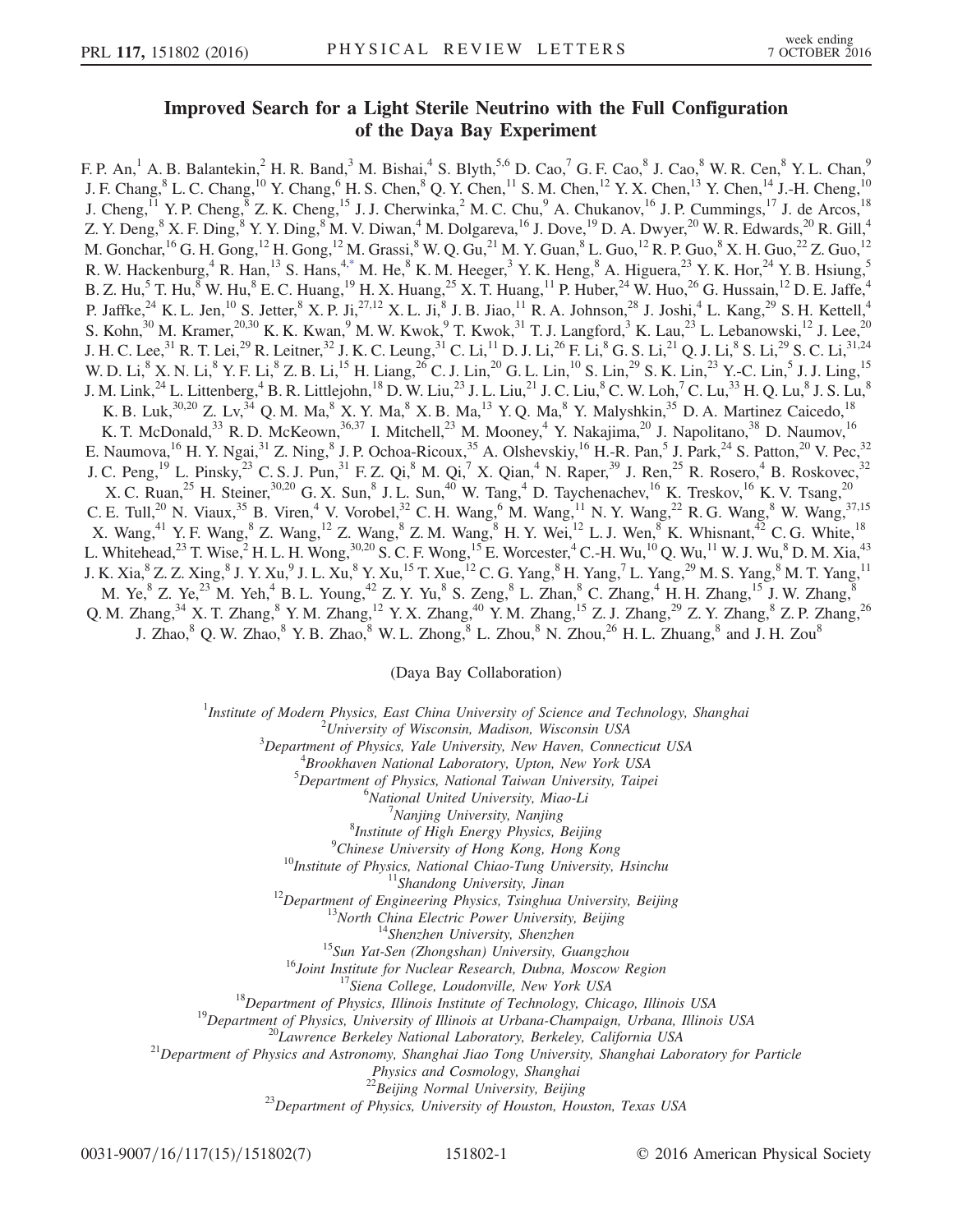<sup>24</sup>Center for Neutrino Physics, Virginia Tech, Blacksburg, Virginia USA<br><sup>25</sup>China Institute of Atomic Energy, Beijing<br><sup>26</sup>University of Science and Technology of China, Hefei<br><sup>27</sup>School of Physics, Nankai University, Tia

<sup>34</sup>Xi'an Jiaotong University, Xi'an<br><sup>35</sup>Instituto de Física, Pontificia Universidad Católica de Chile, Santiago, Chile<br><sup>36</sup>California Institute of Technology, Pasadena, California USA<br><sup>37</sup>College of William and Mary, Wil

 $38$ Department of Physics, College of Science and Technology, Temple University, Philadelphia, Pennsylvania USA  $39$ Department of Physics, Applied Physics, and Astronomy, Rensselaer Polytechnic Institute, Troy, New York U

<sup>40</sup>China General Nuclear Power Group, Shenzhen<br><sup>41</sup>College of Electronic Science and Engineering, National University of Defense Technology, Changsha<br><sup>42</sup>Iowa State University, Ames, Iowa USA

<sup>43</sup>Chongqing University, Chongqing

(Received 6 July 2016; published 7 October 2016)

This Letter reports an improved search for light sterile neutrino mixing in the electron antineutrino disappearance channel with the full configuration of the Daya Bay Reactor Neutrino Experiment. With an additional 404 days of data collected in eight antineutrino detectors, this search benefits from 3.6 times the statistics available to the previous publication, as well as from improvements in energy calibration and background reduction. A relative comparison of the rate and energy spectrum of reactor antineutrinos in the three experimental halls yields no evidence of sterile neutrino mixing in the  $2 \times 10^{-4} \lesssim |\Delta m_{41}^2| \lesssim 0.3 \text{ eV}^2$ mass range. The resulting limits on  $\sin^2 2\theta_{14}$  are improved by approx imately a factor of 2 over previous results and constitute the most stringent constraints to date in the  $|\Delta m_{41}^2| \lesssim 0.2 \text{ eV}^2$  region.

DOI: [10.1103/PhysRevLett.117.151802](http://dx.doi.org/10.1103/PhysRevLett.117.151802)

The three-neutrino mixing framework, in which the flavor eigenstates ( $\nu_e$ ,  $\nu_u$ ,  $\nu_{\tau}$ ) mix with the mass eigenstates  $(\nu_1, \nu_2, \nu_3)$  via the Pontecorvo-Maki-Nakagawa-Sakata matrix [1–[3\],](#page-5-1) has been extremely successful in explaining the results observed in most solar, atmospheric, reactor, and long-baseline accelerator neutrino oscillation experiments [\[4\]](#page-5-2). Despite this success, the exact mechanism by which neutrinos acquire their mass remains unknown, and the possible existence of additional neutrinos is under active consideration. To be consistent with precision electroweak measurements [\[5\],](#page-5-3) these additional neutrinos are called "sterile" [\[2\],](#page-5-4) that is, noninteracting within the standard model and thus with no known mechanism for direct detection. Nonetheless, an unambiguous signal of their existence can be sought in neutrino oscillation experiments, where they could affect the way in which the three active neutrinos oscillate if they mix with the latter.

In the simplest extension of the standard model, where only one sterile neutrino is considered in addition to the three active ones, the mixing can be expressed as

$$
\nu_{\alpha} = \sum_{i=1}^{4} U_{\alpha i} \nu_i, \qquad (1)
$$

<span id="page-1-0"></span>where U is a unitary  $4 \times 4$  mixing matrix and  $U_{ai}$  is the neutrino mixing matrix element for the flavor eigenstate  $\nu_a$  and the mass eigenstate  $\nu_i$ . The survival probability for a relativistic  $\nu_a$  with an energy E and a traveling distance L is given by

$$
P_{\nu_a \to \nu_a} = 1 - 4 \sum_{i=1}^{3} \sum_{j>i}^{4} |U_{ai}|^2 |U_{aj}|^2 \sin^2 \Delta_{ji}, \qquad (2)
$$

where  $\Delta_{ji} = 1.267 \Delta m_{ji}^2 (eV^2) [L(m)/E(MeV)]$  and  $\Delta m_{ji}^2 = m_j^2 - m_i^2$  is the mass-squared difference between the mass eigenstates  $\nu_i$  and  $\nu_i$ . As indicated in Ref. [\[6\],](#page-5-5) in the case of electron antineutrino disappearance the neutrino mixing matrix elements  $U_{ei}$  can be parametrized in terms of the  $\theta_{14}$ ,  $\theta_{13}$ , and  $\theta_{12}$  mixing angles. Compared with standard three-neutrino mixing, the neutrino oscillation probability includes three additional oscillation frequencies associated with  $\Delta m_{41}^2$ ,  $\Delta m_{42}^2$ , and  $\Delta m_{43}^2$ . When  $|\Delta m_{41}^2| \gg |\Delta m_{31}^2|$  these three parameters are virtually indistinguishable, and for the Daya Bay baselines Eq. [\(2\)](#page-1-0) approximates to

$$
P_{\bar{\nu}_e \to \bar{\nu}_e} \approx 1 - 4(1 - |U_{e4}|)^2 |U_{e4}|^2 \sin^2 \Delta_{41}
$$
  
- 4(1 - |U\_{e3}|^2 - |U\_{e4}|^2) |U\_{e3}|^2 \sin^2 \Delta\_{31}  

$$
\approx 1 - \sin^2 2\theta_{14} \sin^2 \Delta_{41} - \sin^2 2\theta_{13} \sin^2 \Delta_{31}.
$$
 (3)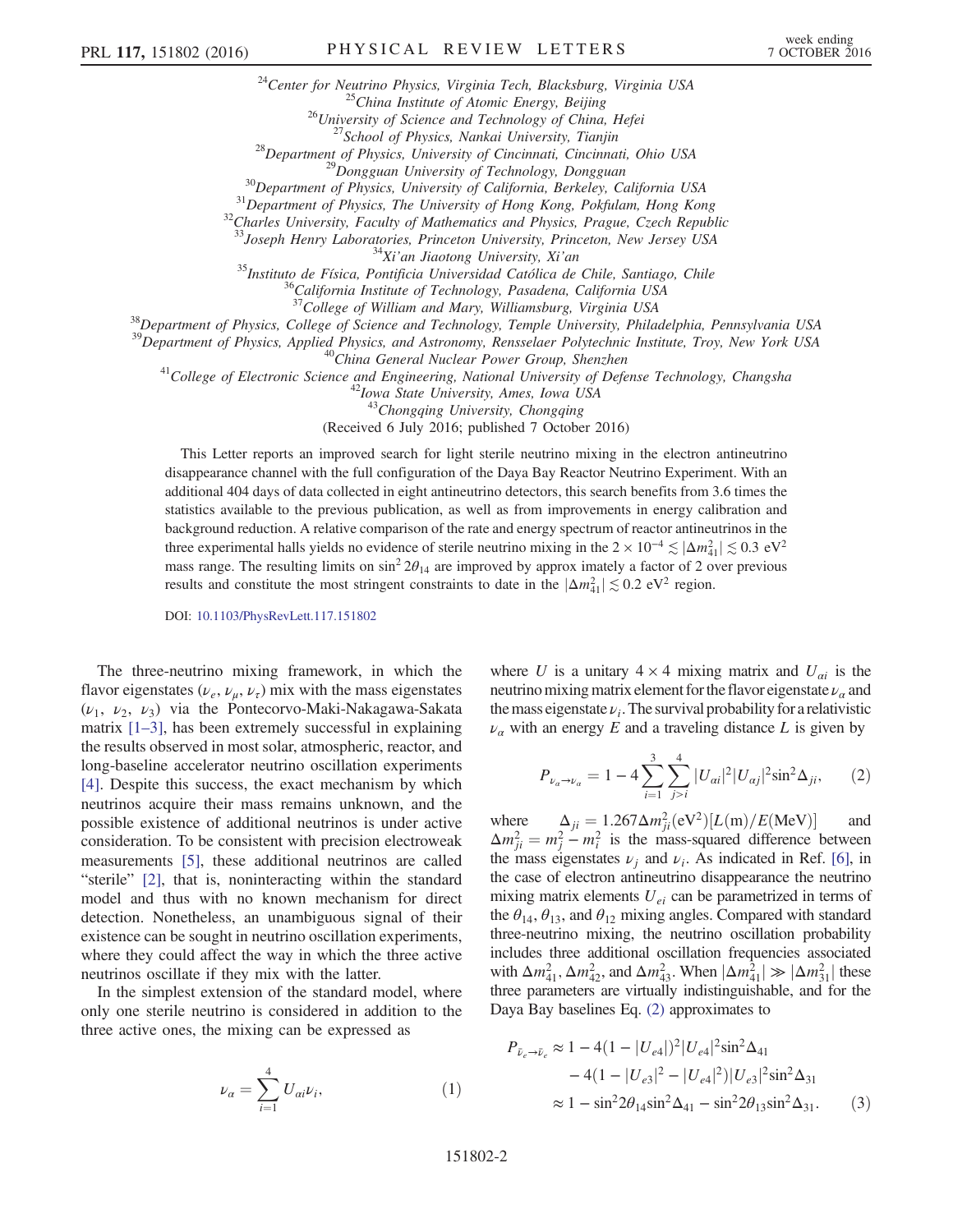Thus, to first order, evidence for light sterile neutrino mixing consists of an additional spectral distortion with a frequency different from standard three-neutrino oscillations.

No conclusive evidence for the existence of sterile neutrinos has been obtained. A few anomalies in short baseline neutrino oscillation experiments [7–[13\]](#page-5-6) can be explained with additional sterile neutrinos, but these results are in tension with the limits obtained from other experiments [\[14](#page-5-7)–17]. The majority of experimental searches have centered on mass-squared differences around  $1 \text{ eV}^2$  and higher, whereas the Daya Bay and other medium baseline reactor antineutrino experiments can make unique contributions in the sub-eV scale [\[6,18](#page-5-5)–25]. In 2014, the Daya Bay Collaboration reported on a search for light sterile neutrino mixing based on the first 217 days of data acquired with a partial configuration of six functionally identical antineutrino detectors (ADs) deployed at three experimental halls (EHs), the results of which excluded a large, previously unexplored region of parameter space in the 3  $\times$  $10^{-4} \lesssim |\Delta m_{41}^2| \lesssim 0.1$  eV<sup>2</sup> range [\[26\]](#page-6-0). In this partial configuration, three ADs were installed in two near halls (two in EH1 and one in EH2) and another three in a far hall (EH3). This Letter reports on an improved search made with the full eight-detector configuration shown in Fig. [1](#page-2-0) that resulted from the installation of two additional ADs, one in EH2 and another in EH3, in the summer of 2012. The additional 404 days of eight-detector data collected from October 2012 to November 2013 amount to a 3.6 times increase in statistics.

Each AD is a three-zone cylindrical detector composed of two nested acrylic vessels within a concentric stainless steel vessel. The central vessel is filled with 20 tons of gadolinium-doped liquid scintillator (Gd-LS) that serves as

<span id="page-2-0"></span>

FIG. 1. Layout of the Daya Bay Reactor Neutrino Experiment. The dots represent reactor cores, labeled as D1, D2, L1, L2, L3, and L4. The Daya Bay experiment started data taking with six antineutrino detectors (AD1–AD6) installed in three experimental halls (EH1–EH3). From August to October 2012, two additional detectors (AD7 and AD8) were installed in EH3 and EH2, respectively.

the primary target for antineutrino detection. A 22-ton pure LS volume encloses the central target and enables the detection of  $\gamma$  rays that escape from the Gd LS volume. The outermost cylinder contains 40 tons of mineral oil that provide shielding against γ-ray radiation from the detector components. A total of 192 photomultiplier tubes are installed on the vertical surfaces, and the top and bottom surfaces are covered with optical reflectors. Three automated calibration units [\[27\]](#page-6-1) that store and deploy calibration sources and Light Emitting Diodes sit on top of the stainless steel vessel. The ADs are housed inside a muon veto system consisting of two optically separated inner and outer water pools [\[28\]](#page-6-2) that provide shielding from ambient radiation and serve as active water Cherenkov muon detectors. Four layers of resistive plate chambers are installed on top of each water pool. More information on the Daya Bay detectors and their performance can be found in Refs. [\[29,30\]](#page-6-3).

Reactor antineutrinos are detected via the inverse beta decay (IBD) reaction  $\bar{\nu}_e + p \rightarrow e^+ + n$ . The positron deposits its energy in the scintillator and then annihilates with an electron. This generates a prompt signal that can be measured with a resolution of  $\sigma_F/E \sim 8\%$  at 1 MeV and which preserves most of the incident antineutrino's energy. The neutron is primarily captured by the gadolinium inside the central target, yielding an ∼8 MeV delayed signal. Requiring coincidence of the prompt and delayed signal pair effectively suppresses backgrounds.

A summary of the IBD candidates for the six-AD and eight-AD periods, together with the estimated background levels and the baselines of the three experimental halls to each pair of reactor cores, is shown in Table [I](#page-3-0). In the eight-AD period the backgrounds amount to only 2% of the total candidate samples in the near and far halls [\[31\].](#page-6-4) Two out of three Am-C calibration sources in the automated calibration units on the top of each far AD were removed during the installation of the two additional ADs in the summer of 2012, which reduced the far hall's Am-C background by a factor of 4 compared to that in the previous publication. This data set also incorporates a reduction in the ADuncorrelated energy scale uncertainty from 0.35% to 0.2% due to the implementation of better vertex- and timedependent corrections [\[31\].](#page-6-4) This is one of the dominant systematic uncertainties, and is quantified by studying the differences in detector response using various calibration and natural radioactive sources.

The search for sterile neutrino mixing at the Daya Bay Reactor Neutrino Experiment is carried out through a relative comparison of the antineutrino rates and energy spectra at the three experimental halls. The unique configuration of multiple baselines to three pairs of nuclear reactors allows exploration of  $\Delta m_{41}^2$  spanning more than 3 orders of magnitude. Figure [2](#page-3-1) shows the ratios of the observed prompt energy spectra at EH2 and EH3 to the best fit prediction from EH1 in the three-neutrino case. In this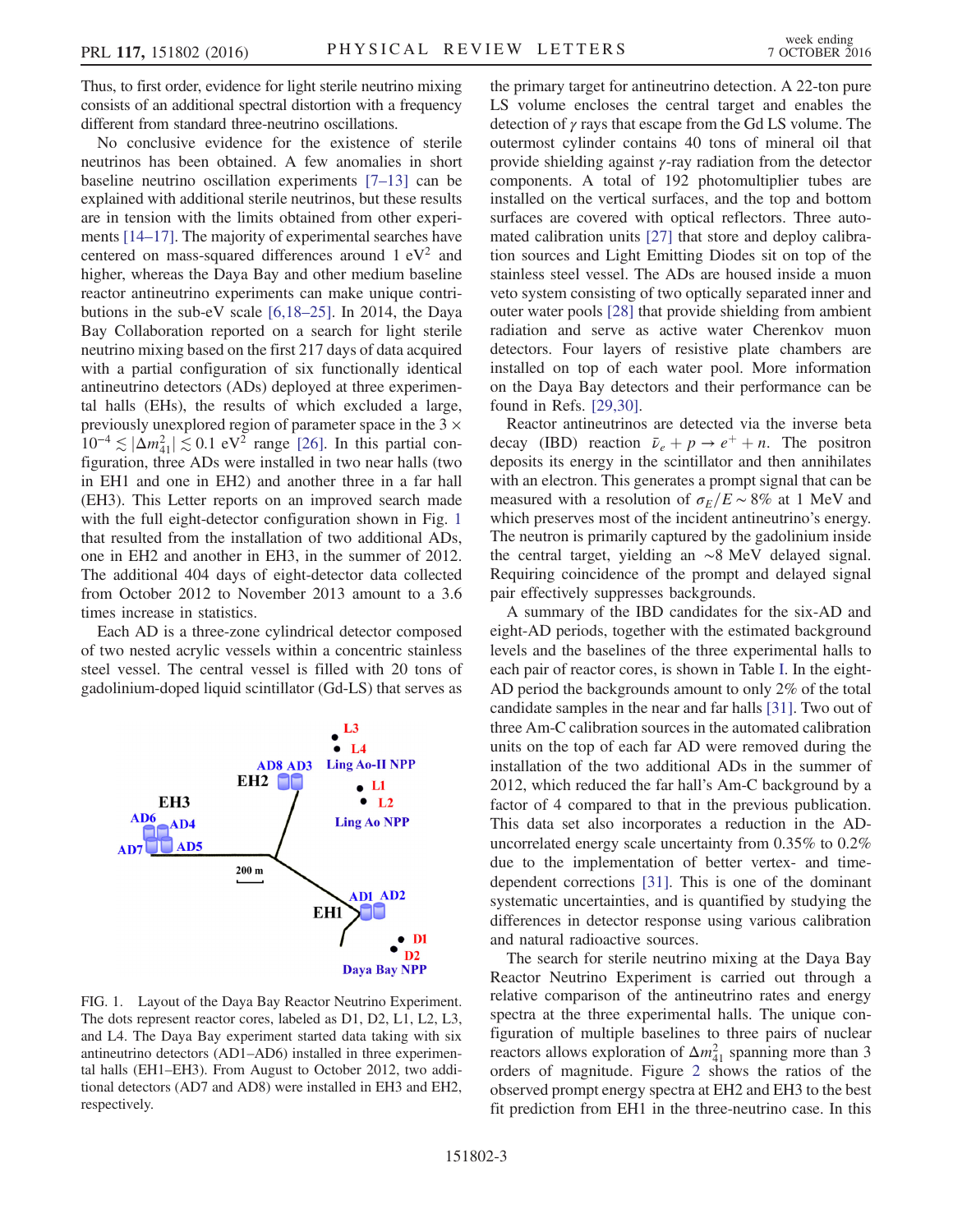| Site            | <b>IBD</b> candidates |             | <b>Backgrounds</b> |                    | Mean distance to reactor cores (m) |         |              |
|-----------------|-----------------------|-------------|--------------------|--------------------|------------------------------------|---------|--------------|
|                 | (Six ADs)             | (Eight ADs) | (Six ADs)          | (Eight ADs)        | Dava Bav                           | Ling Ao | Ling $Ao-II$ |
| EH <sub>1</sub> | 205 135               | 408 678     | $4076.6 + 462.4$   | $7547.9 + 908.0$   | 365                                | 860     | 1310         |
| EH <sub>2</sub> | 93742                 | 383402      | $1580.3 + 147.8$   | $5791.2 + 586.5$   | 1348                               | 481     | 529          |
| EH <sub>3</sub> | 41 348                | 108 907     | $1878.9 + 94.6$    | $2105.2 \pm 208.1$ | 1909                               | 1537    | 1542         |

<span id="page-3-0"></span>TABLE I. Summary of total number of IBD candidates and backgrounds, and baselines of the three experimental halls to the reactor pairs. Statistical and systematic errors are included.

figure, the data are compared with the four-neutrino mixing scenario assuming  $\sin^2 2\theta_{14} = 0.05$  for two representative  $\Delta m_{41}^2$  values, illustrating that the sensitivity at  $\Delta m_{41}^2$  =  $4 \times 10^{-2} (4 \times 10^{-3})$  eV<sup>2</sup> originates primarily from the relative spectral shape comparison between EH1 and EH2 (EH3). The physical size of the Daya Bay reactor cores and detectors as well as the nonuniform distribution of the fission isotopes inside the cores have a negligible impact on the sensitivity.

The two different analysis methods used in the previous search [\[26\]](#page-6-0) were updated to include the eight-AD data sample. Both methods, referred to as method A and method B, use the full expression in Eq. [\(2\)](#page-1-0) to predict the neutrino oscillation signatures. The oscillation parameters  $\sin^2 2\theta_{14}$ ,  $\sin^2 2\theta_{13}$ , and  $|\Delta m_{41}^2|$  are set as free variables, while the others are constrained through external measurements:  $\sin^2 2\theta_{12} = 0.846 \pm 0.021$ ,  $\Delta m_{21}^2 = (7.53 \pm 0.18) \times 10^{-5}$  eV<sup>2</sup>, and  $|\Delta m_{32}^2| = (2.44 \pm 0.06) \times 10^{-3} \text{ eV}^2$  [\[32\]](#page-6-5). The normal mass ordering is assumed for both  $\Delta m_{31}^2$  and  $\Delta m_{41}^2$ , although this choice has only a marginal impact on the results.

<span id="page-3-1"></span>

FIG. 2. Prompt energy spectra observed at EH2 (top) and EH3 (bottom), divided by the prediction from EH1 with the threeneutrino best fit oscillation parameters from the most recent Daya Bay analysis [\[31\].](#page-6-4) The gray band represents the one-standarddeviation uncertainty of the three-neutrino oscillation prediction, which includes the statistical uncertainty of the EH1 data, as well as all the systematic uncertainties. Predictions with  $\sin^2 2\theta_{14} =$ 0.05 and two representative  $\Delta m_{41}^2$  values are also shown as the dotted and dashed curves.

Method A explicitly minimizes the dependence on the reactor antineutrino flux modeling [\[31\]](#page-6-4) by predicting the prompt energy spectrum at the far hall from the measured spectra at the near halls. This process is done independently for each prompt energy bin  $i$ , by applying a weighting factor  $w_i(\Delta m_{41}^2, \sin^2 2\theta_{14}, \sin^2 2\theta_{13})$  calculated from the known baselines and the reactor power profiles. The oscillation hypothesis is tested by evaluating a  $\chi^2$ defined as

$$
\chi^2 = \sum_{i,j} (N_j^f - w_j N_j^n) (V^{-1})_{ij} (N_i^f - w_i N_i^n), \qquad (4)
$$

where  $N_i^{f(n)}$  is the observed number of events after background subtraction in the ith bin at a far (near) detector, and V is a covariance matrix including both systematic and statistical uncertainties. The sensitivity to a spectral distortion between the two near sites is retained by treating their data separately and by having indices  $i$ ,  $j$  run over both the EH3-EH1 and EH3-EH2 combinations. A  $\chi^2$ constructed with an alternative combination of the near and far detectors, such as EH2-EH1 and EH3-EH1, yields an equivalent sensitivity. All the sources of systematic error included in the most recent oscillation analysis of Ref. [\[31\]](#page-6-4) are considered, in addition to the uncertainty in the estimation of  $\Delta m_{32}^2$ .

Method B simultaneously fits the spectra from all ADs using the predicted reactor antineutrino flux. A binned loglikelihood function is constructed with nuisance parameters for the various systematic terms, including the detector response and the backgrounds. The reactor antineutrino flux is constrained based on the Huber [\[33\]](#page-6-6) and Mueller [\[34\]](#page-6-7) fissile antineutrino models. The spectral uncertainties in the models are enlarged as motivated by the observed discrepancy between the predicted reactor antineutrino spectrum and the data [\[35](#page-6-8)–38], as well as by the recent reexamination of the systematic uncertainties in Ref. [\[39\]](#page-6-9). Specifically, the uncorrelated spectral uncertainties for  $235$ U,  $239$ Pu, and  $241$ Pu are conservatively increased to above  $4\%$ , while that of  $^{238}$ U is kept above 10%. The uncertainty of the predicted reactor  $\bar{\nu}_e$  rate is also increased to 5%.

The two complementary analysis methods produce practically identical sensitivities for  $|\Delta m_{41}^2| \lesssim 0.3 \text{ eV}^2$ . Method A is more robust against uncertainties in the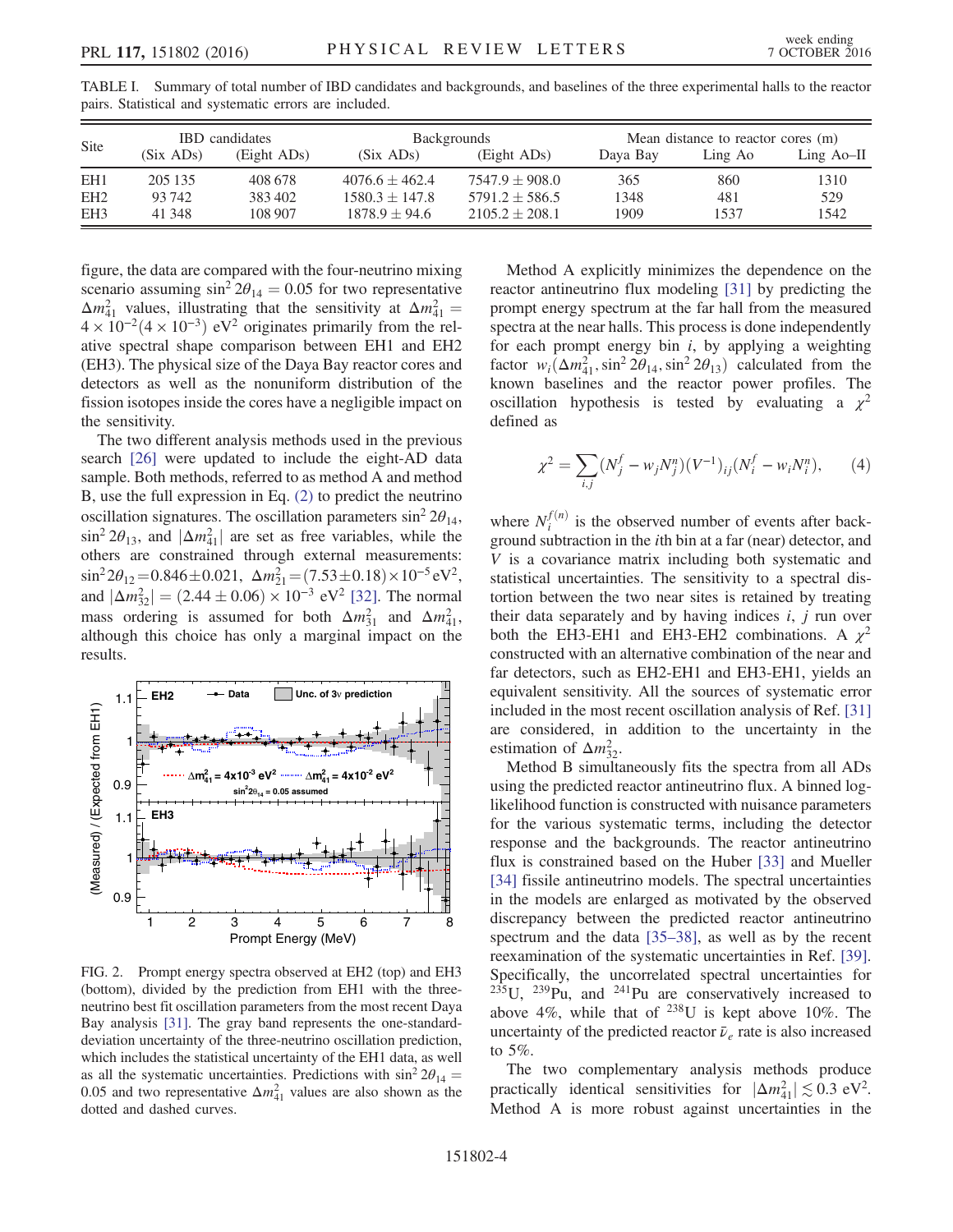predicted reactor antineutrino flux, while method B has a slightly higher reach in sensitivity for  $|\Delta m_{41}^2| \gtrsim 0.3 \text{ eV}^2$  as a result of its incorporation of absolute reactor antineutrino flux constraints. The different treatments of systematic uncertainties provide a thorough cross-check of the results. For method A, the minimum  $\chi^2$  value obtained with a freefloating  $\Delta m_{41}^2$ , sin<sup>2</sup> 2 $\theta_{14}$ , and sin<sup>2</sup> 2 $\theta_{13}$  is  $\chi_{4\nu}^2/\text{NDF} =$  $129.1/145$ , where NDF stands for the number of degrees of freedom. The corresponding value in the three-neutrino scenario, in which  $\sin^2 2\theta_{13}$  is the only free parameter, is  $\chi^2_{3\nu}$ /NDF = 134.7/147. The *p*-value of observing  $\Delta \chi^2$  =  $\chi^2_{3\nu} - \chi^2_{4\nu} = 5.6$  without sterile neutrino mixing is determined to be 0.41 using a large sample of Monte Carlo pseudo-experiments. Similarly, the minimum  $\chi^2$  values for method B are  $\chi_{4\nu}^2/\text{NDF} = 179.74/205$  and  $\chi_{3\nu}^2/\text{NDF} =$  $183.87/207$ , with a corresponding p-value of 0.42. As indicated by these p-values, no apparent signature for sterile neutrino mixing is observed.

The limits in the  $(|\Delta m_{41}^2|, \sin^2 2\theta_{14})$  plane are also set by two independent approaches, the first of which follows the Feldman-Cousins method [\[40\]](#page-6-10). For each point  $\mathbf{\eta} \equiv (|\Delta m_{41}^2|, \sin^2 2\theta_{14}),$  the value of  $\Delta \chi^2(\mathbf{\eta}) = \chi^2(\mathbf{\eta}) \chi^2(\eta_{\text{best}})$  is evaluated, where  $\chi^2(\eta)$  is the smallest  $\chi^2$  value with a free-floating  $\sin^2 2\theta_{13}$ . This  $\Delta \chi^2(\mathbf{\eta})$  is then compared with the critical value  $\Delta \chi_c^2(\mathbf{\eta})$  encompassing a fraction  $\alpha$  of the events, estimated by fitting a large number of pseudo-experiments that include statistical and systematic fluctuations. The point  $\eta$  is then declared to be inside the  $\alpha$  confidence level (CL) acceptance region if  $\Delta \chi^2_{data}(\eta) < \Delta \chi^2_{c}(\eta)$ .

The second approach to set the limits is the  $CL<sub>s</sub>$ statistical method [\[41,42\]](#page-6-11). For each point in the  $(\sin^2 2\theta_{14}, \, |\Delta m_{41}^2|)$  parameter space, a two-hypothesis test is performed in which the null hypothesis  $H_0$  is the threeneutrino model and the alternative hypothesis  $H_1$  is the four-neutrino model with fixed  $\sin^2 2\theta_{14}$  and  $|\Delta m_{41}^2|$ . The  $CL<sub>s</sub>$  value is defined as

$$
CL_s = \frac{1 - p_1}{1 - p_0},\tag{5}
$$

where  $p_0$  and  $p_1$  are the p-values for the three-neutrino and four-neutrino hypotheses, respectively. These  $p$ -values are calculated from the  $\chi^2$  difference of those two hypotheses. The value of  $\sin^2 2\theta_{13}$  is independently set for each hypothesis based on a fit to the data. The condition of  $CL_s \leq 1 - \alpha$  is required to set the  $CL_s$  exclusion region at  $\lceil \alpha \rceil$  confidence level.

When used with the same analysis method (method A or method B), the difference in sensitivity between the Feldman-Cousins and  $CL<sub>s</sub>$  approaches is found to be smaller than 10%. The Feldman-Cousins approach provides a unified method to define confidence intervals, but has the drawback that it involves fitting a large amount of

<span id="page-4-0"></span>

FIG. 3. Exclusion contours in the  $(\sin^2 2\theta_{14}, |\Delta m_{41}^2|)$  plane, under the assumption of  $\Delta m_{32}^2 > 0$  and  $\Delta m_{41}^2 > 0$ . The red longdashed curve represents the 95% CL exclusion contour with the Feldman-Cousins method [\[40\]](#page-6-10) from method A. The black solid curve represents the 95%  $CL<sub>s</sub>$  exclusion contour [\[41\]](#page-6-11) from method B. The expected 95% CL  $1\sigma$  band in yellow is centered around the sensitivity curve, shown as a thin blue line. The region of parameter space to the right side of the contours is excluded. For comparison, Bugey's [\[43\]](#page-6-12) 90% CL limit on  $\bar{\nu}_e$  disappearance is also shown as the green dashed curve.

simulated data sets. Hence, it is used only for method A, which eliminates all of the nuisance parameters by utilizing a covariance matrix. In contrast, the  $CL<sub>s</sub>$  implementation is significantly less computationally intensive, and also provides an alternative for combining the results between multiple experiments [\[41,42\]](#page-6-11). Accordingly, both the Feldman-Cousins limit from method A and the  $CL<sub>s</sub>$  limit from method B are presented in this work.

Figure [3](#page-4-0) shows the 95% confidence level contour from the Feldman-Cousins approach and the  $95\%$  CL, exclusion contour. Both contours are centered around the 95% CL expectation and are mostly contained within the  $\pm 1\sigma$  band constructed from simulated data sets with statistical and systematic fluctuations. The high-precision data at multiple baselines allow exclusion of a large section of  $(\sin^2 2\theta_{14},$  $|\Delta m_{41}^2|$ ) parameter space. The sensitivity in the 0.01  $\lesssim$  $|\Delta m_{41}^2| \lesssim 0.3 \text{ eV}^2$  region originates predominantly from the relative spectral comparison between the two near halls, and in the  $|\Delta m_{41}^2| \lesssim 0.01$  eV<sup>2</sup> region from the comparison between the near and far halls. The dip structure at  $|\Delta m_{41}^2| \approx |\Delta m_{32}^2| \approx 2.4 \times 10^{-3} \text{ eV}^2$  is due to the degeneracy between  $\sin^2 2\theta_{14}$  and  $\sin^2 2\theta_{13}$ . The fine structure of the data contours compared to the expectation originates from statistical fluctuations in the data.

In Fig. [3,](#page-4-0) there is a slight difference between the CL contour from method A and the  $CL<sub>s</sub>$  contour from method B for  $|\Delta m_{41}^2| \lesssim 2 \times 10^{-3}$  eV<sup>2</sup>. In this region, most of the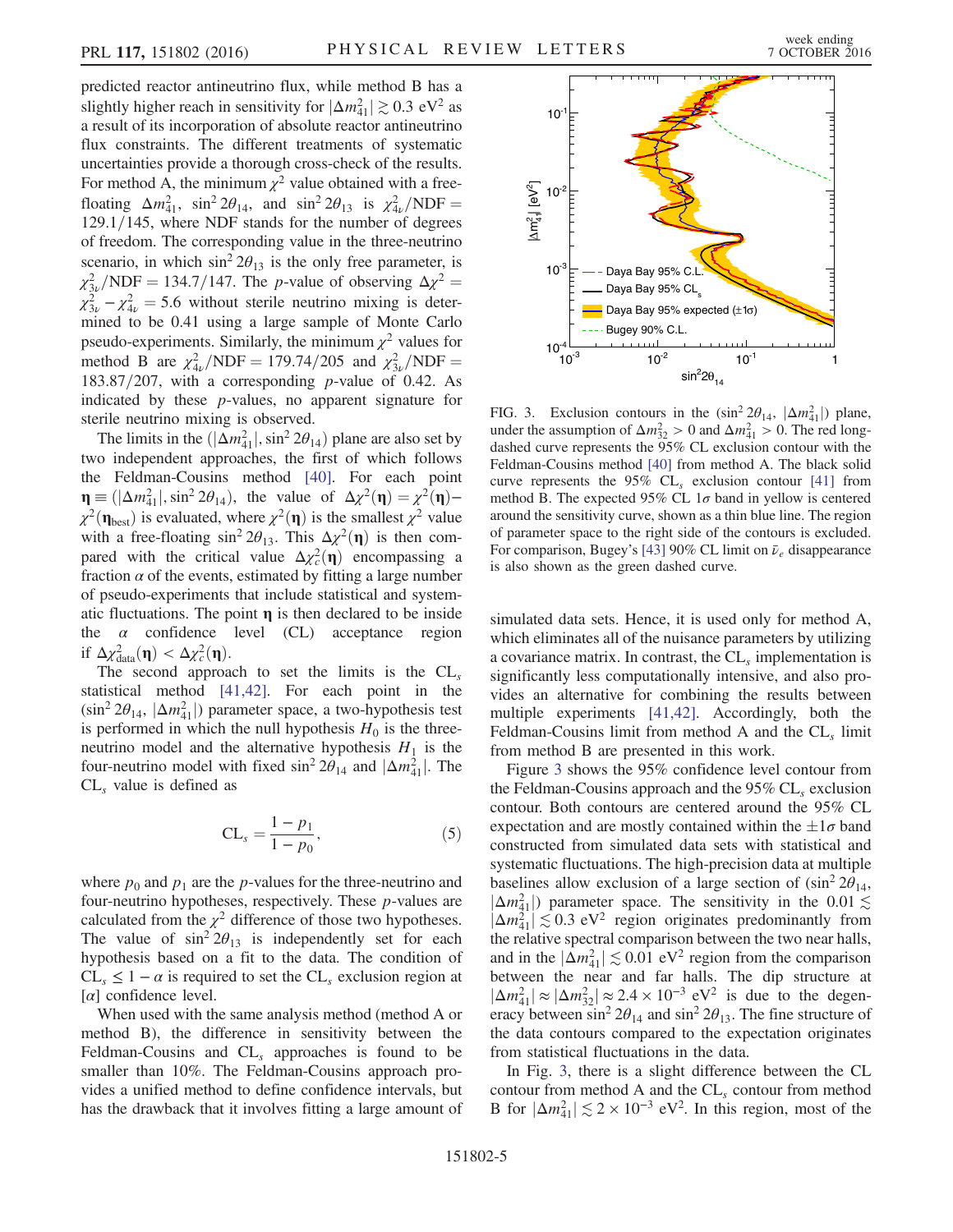oscillation effects appear in the far hall at prompt energies  $\leq$ 2 MeV, where the statistics are more limited. A study based on a large sample of Monte Carlo pseudoexperiments determined that the two methods react differently to statistical fluctuations and produce slightly different limits in this region. The difference observed in Fig. [3](#page-4-0) is found to be consistent with the expectation from this study at the  $\sim 1\sigma$  level.

The resulting limits on  $\sin^2 2\theta_{14}$  are improved by roughly a factor of 2 compared to the previous publication [\[26\]](#page-6-0). The increased statistics are the largest contributor to this improvement, although the reductions in background and in the AD-uncorrelated energy scale uncertainty also play a role. The uncertainty in  $|\Delta m_{32}^2|$  is the dominant systematic uncertainty in the  $|\Delta m_{41}^2| \lesssim |\Delta m_{32}^2|$  region, while for higher values of  $|\Delta m_{41}^2|$  the AD-uncorrelated energy scale and detector efficiency uncertainties are dominant. The total uncertainty is dominated by the statistics; another factor of 2 improvement in sensitivity

is expected by 2017. This result can be combined with  $\bigcup_{\mu}^{(-)}$ disappearance searches [\[44\]](#page-6-13) in order to constrain  $\stackrel{(-)}{\nu}_{\mu} \rightarrow$  $\begin{pmatrix} -1 \\ v \\ e \end{pmatrix}$  transitions [\[45\]](#page-6-14), since the oscillation probability of  $\begin{pmatrix} - \ \nu_{\mu} & \nabla_{e} \end{pmatrix}$  in the four-neutrino scenario is approximately proportional to  $|U_{e4}|^2 |U_{\mu 4}|^2$ , and the individual sizes of  $|U_{e4}|^2$  and  $|U_{\mu 4}|^2$  can be constrained with  $\nu_e^{(-)}$  and  $\nu_{\mu}^{(-)}$ disappearance searches, respectively.

In summary, we report an improved search for light sterile neutrino mixing with the full configuration of the Daya Bay Reactor Neutrino Experiment in the electron antineutrino disappearance channel. No evidence of a light sterile neutrino is found through a relative comparison of the observed antineutrino energy spectra at the three experimental halls. With 3.6 times the statistics of the previous publication, these results set the most stringent limits to date on  $\sin^2 2\theta_{14}$  in the  $2 \times 10^{-4} \lesssim |\Delta m_{41}^2| \lesssim$  $0.2$  eV<sup>2</sup> region.

The Daya Bay Reactor Neutrino Experiment is supported in part by the Ministry of Science and Technology of China, the U.S. Department of Energy, the Chinese Academy of Sciences (CAS), the CAS Center for Excellence in Particle Physics, the National Natural Science Foundation of China, the Guangdong provincial government, the Shenzhen municipal government, the China General Nuclear Power Group, the Laboratory Directed Research and Development Program of the Institute of High Energy Physics, the Shanghai Laboratory for Particle Physics and Cosmology, the Research Grants Council of the Hong Kong Special Administrative Region of China, the University Development Fund of the University of Hong Kong, the MOE program for Research of Excellence at National Taiwan University, National Chiao-Tung University, MOST funding support from Taiwan, the U.S. National Science Foundation, the Alfred P. Sloan Foundation, the Laboratory Directed Research and Development Program of Berkeley National Laboratory and Brookhaven National Laboratory, the Ministry of Education, Youth, and Sports of the Czech Republic, Charles University in Prague, the Joint Institute of Nuclear Research in Dubna, Russia, the NSFC-RFBR joint research program, and the National Commission for Scientific and Technology Research of Chile. We acknowledge the Yellow River Engineering Consulting Co., Ltd., and the China Railway 15th Bureau Group Co., Ltd., for building the underground laboratory. We are grateful for the ongoing cooperation from the China General Nuclear Power Group and China Light and Power Company.

<span id="page-5-0"></span>[\\*](#page-0-0) Present address: Department of Chemistry and Chemical Technology, Bronx Community College, Bronx, New York 10453, USA.

- <span id="page-5-4"></span><span id="page-5-1"></span>[1] B. Pontecorvo, Sov. Phys. JETP 6, 429 (1957).
- [2] B. Pontecorvo, Sov. Phys. JETP 26, 984 (1968).
- <span id="page-5-2"></span>Z. Maki, M. Nakagawa, and S. Sakata, [Prog. Theor. Phys.](http://dx.doi.org/10.1143/PTP.28.870) 28[, 870 \(1962\).](http://dx.doi.org/10.1143/PTP.28.870)
- <span id="page-5-3"></span>[4] K. A. Olive et al. (Particle Data Group), [Chin. Phys. C](http://dx.doi.org/10.1088/1674-1137/38/9/090001) 38, [090001 \(2014\).](http://dx.doi.org/10.1088/1674-1137/38/9/090001)
- [5] S. Schael et al. (ALEPH Collaboration, DELPHI Collaboration, L3 Collaboration, OPAL Collaboration, SLD Collaboration, LEP Electroweak Working Group, SLD Electroweak Group, SLD Heavy Flavour Group), [Phys.](http://dx.doi.org/10.1016/j.physrep.2005.12.006) Rep. 427[, 257 \(2006\)](http://dx.doi.org/10.1016/j.physrep.2005.12.006).
- <span id="page-5-6"></span><span id="page-5-5"></span>[6] A. Palazzo, [J. High Energy Phys. 10 \(2013\) 172.](http://dx.doi.org/10.1007/JHEP10(2013)172)
- [7] A. Aguilar et al. (LSND Collaboration), [Phys. Rev. D](http://dx.doi.org/10.1103/PhysRevD.64.112007) 64, [112007 \(2001\).](http://dx.doi.org/10.1103/PhysRevD.64.112007)
- [8] A. Aguilar-Arevalo et al. (MiniBooNE Collaboration), Phys. Rev. Lett. 110[, 161801 \(2013\).](http://dx.doi.org/10.1103/PhysRevLett.110.161801)
- [9] A. A. Aguilar-Arevalo et al. (MiniBooNE Collaboration), Phys. Rev. Lett. 98[, 231801 \(2007\)](http://dx.doi.org/10.1103/PhysRevLett.98.231801).
- [10] G. Mention, M. Fechner, T. Lasserre, T. A. Mueller, D. Lhuillier, M. Cribier, and A. Letourneau, [Phys. Rev. D](http://dx.doi.org/10.1103/PhysRevD.83.073006) 83, [073006 \(2011\).](http://dx.doi.org/10.1103/PhysRevD.83.073006)
- [11] W. Hampel et al. (GALLEX Collaboration), [Phys. Lett. B](http://dx.doi.org/10.1016/S0370-2693(97)01562-1) 420[, 114 \(1998\)](http://dx.doi.org/10.1016/S0370-2693(97)01562-1).
- [12] J.N. Abdurashitov, V.N. Gavrin, V.V. Gorbachev, P. P. Gurkina, T. V. Ibragimova, A. V. Kalikhov, N. G. Khairnasov, T. V. Knodel, I. N. Mirmov, A. A. Shikhin, E. P. Veretenkin, V. E. Yants, G. T. Zatsepin, T. J. Bowles, S. R. Elliott, W. A. Teasdale, J. S. Nico, B. T. Cleveland, and J. F. Wilkerson (SAGE Collaboration), [Phys. Rev. C](http://dx.doi.org/10.1103/PhysRevC.80.015807) 80, [015807 \(2009\).](http://dx.doi.org/10.1103/PhysRevC.80.015807)
- <span id="page-5-7"></span>[13] C. Giunti and M. Laveder, Phys. Rev. C **83**[, 065504 \(2011\).](http://dx.doi.org/10.1103/PhysRevC.83.065504)
- [14] G. Karagiorgi, Z. Djurcic, J. M. Conrad, M. H. Shaevitz, and M. Sorel, Phys. Rev. D 80[, 073001 \(2009\)](http://dx.doi.org/10.1103/PhysRevD.80.073001).
- [15] J. Kopp, M. Maltoni, and T. Schwetz, [Phys. Rev. Lett.](http://dx.doi.org/10.1103/PhysRevLett.107.091801) **107**, [091801 \(2011\).](http://dx.doi.org/10.1103/PhysRevLett.107.091801)
- [16] M. Maltoni and T. Schwetz, [Phys. Rev. D](http://dx.doi.org/10.1103/PhysRevD.76.093005) 76, 093005 [\(2007\).](http://dx.doi.org/10.1103/PhysRevD.76.093005)
- [17] S. Gariazzo, C. Giunti, M. Laveder, Y. F. Li, and E. M. Zavanin, J. Phys. G 43[, 033001 \(2016\).](http://dx.doi.org/10.1088/0954-3899/43/3/033001)
- [18] A. Bandyopadhyay and S. Choubey, [arXiv:0707.2481.](http://arXiv.org/abs/0707.2481)